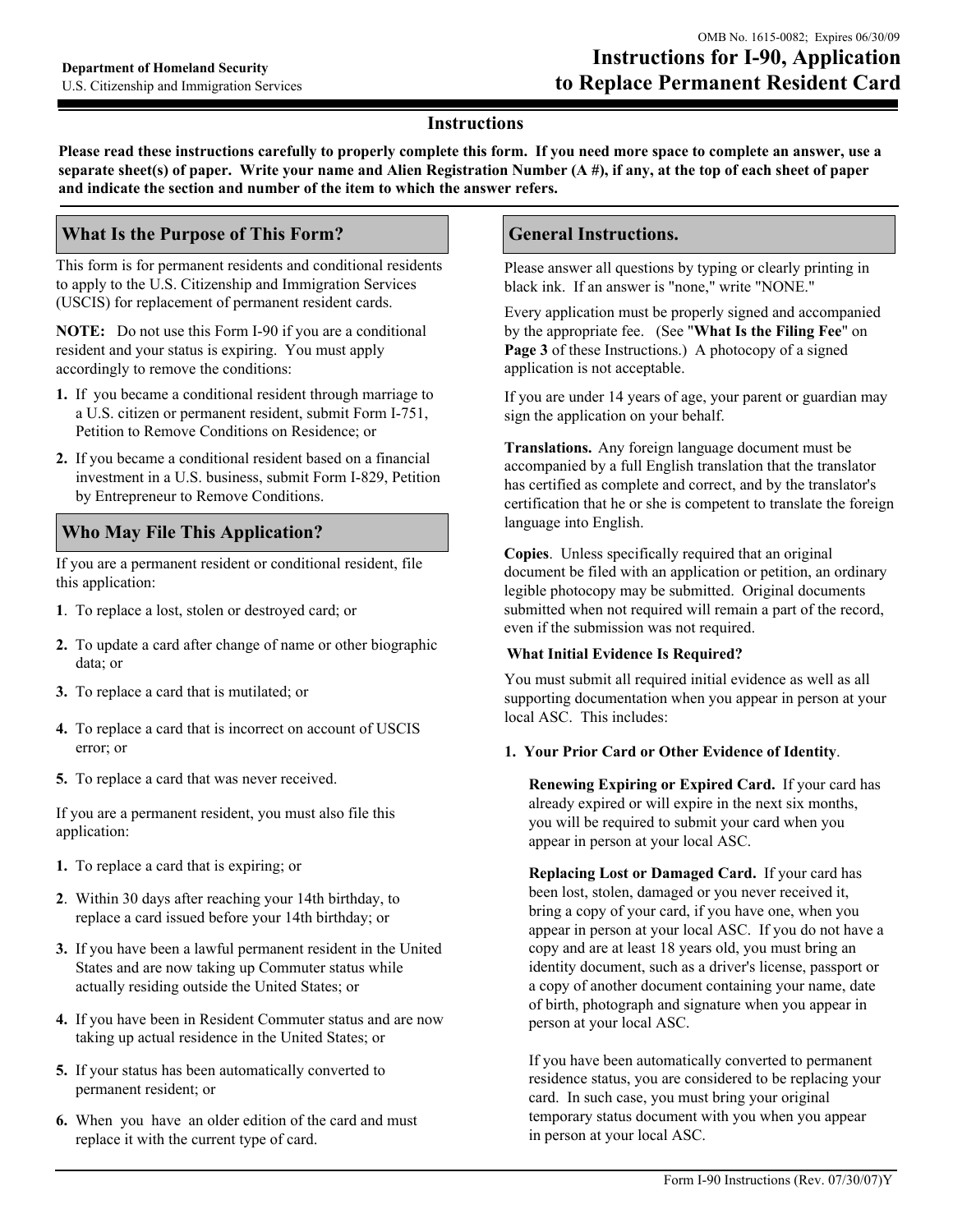#### 2. Correction or Change in Biographic Data.

All supporting documentation must be submitted when you appear in person at your local ASC. If you are applying to replace a card because of a name change, you must bring the original court order or a certified copy of your marriage certificate reflecting the new name when you appear in person at the ASC. To replace a card because of a change of any other biographic data, you must bring copies of documentation to prove that the new data is correct.

#### **What Is Evidence of Registration?**

A pending application for a replacement permanent resident card is temporary evidence of registration.

### **Where to File?**

You have the option of filing this paper form at the Los Angeles, California, Lockbox facility (see address below), or you may file it electronically by using the internet.

Replacing a Card That Was Never Received. If you are filing this application to replace a permanent resident card that was never received, you should do the following:

- 1. Prepare another Form I-90. On the first page of the form, under Part 2, Application type., Number 2, Reason for application, check box b that reads: "My authorized card was never received." Include any documents with your application that support your claim.
- 2. When completed, mail your application to the USCIS service center or National Benefits Center (NBC) that processed your Form I-551 permanent resident card or previously filed Form I-90 application.

To find the service center or NBC mailing address, refer to the Form I-797, Notice of Action, and/or e-Filing confirmation receipt that you received for your previously filed Form I-485 (adjustment of status), I-751 (removal of conditions) or I-90 application. In addition to the new Form I-90 application, you should send a copy of the Form I-797 and/or e-Filing confirmation receipt issued for your previously filed application.

**NOTE:** Form I-90 applications with reason **b** checked (My authorized card was never received.) do not require the application base fee or biometrics fee.

Replacing a Card That Was Issued With Incorrect Data on Account of a USCIS Error. If you are submitting your application because of this situation, you should do the following:

1. Prepare another Form I-90 application. On the first page of the form, under Part 2., Application type., Number 2, **Reason for application, check box d that reads: "My card** was issued with incorrect information because of a USCIS administrative error." Include any documents with your application that support your claim.

2. When completed, mail your application to the USCIS service center or NBC that processed your previously filed Form I-485, I-751 or I-90 application.

To find the service center or NBC mailing address, refer to the USCIS letter that came with your Form I-551 permanent resident card, also known as the "Green Card." The letter lists the address of the service center or NBC that processed your previously filed Form I-485, I-751 or I-90 application. The service center or NBC address can also be found on the Form I-797 issued for your previously filed Form I-485, I-751 or I-90 application.

In addition, applicants are required to submit the original Form I-551 card containing incorrect information that supports the requested correction.

Form I-90 applications submitted with reason d checked (My card was issued with incorrect information because of a USCIS administrative error.) do not require the application base fee or biometrics fee.

NOTE: While many of our customers are eligible to e-file, there are restrictions for some applicants. Please check our website at www.uscis.gov for a list of who is eligible to e-file this form and for instructions on how to properly complete and submit the form.

If you choose to file this paper version of the form, you must include a check or money order with the application to pay the appropriate fees.

After filing your application, USCIS will inform you in writing when to go to your local USCIS Application Support Center (ASC) for your biometrics appointment.

**NOTE:** Do not include any initial evidence when submitting your application for reasons other than **b** or **d** under Part 2., Application type, Number 2, Reason for Application. See detailed instructions under the section titled, Where to File.

You must submit all required initial evidence, including your prior permanent resident card or other evidence of identity, and any supporting documentation when you appear in person at your local ASC.

File this application with appropriate fees directly at the following Lockbox address:

> **U.S. Citizenship and Immigration Services** P.O. Box 54870 Los Angeles, CA 90054-0870

Or, for non-U. S. Postal Service deliveries:

**U.S. Citizenship and Immigration Services Attention I-90** 16420 Valley View Avenue La Mirada, CA 90638-5821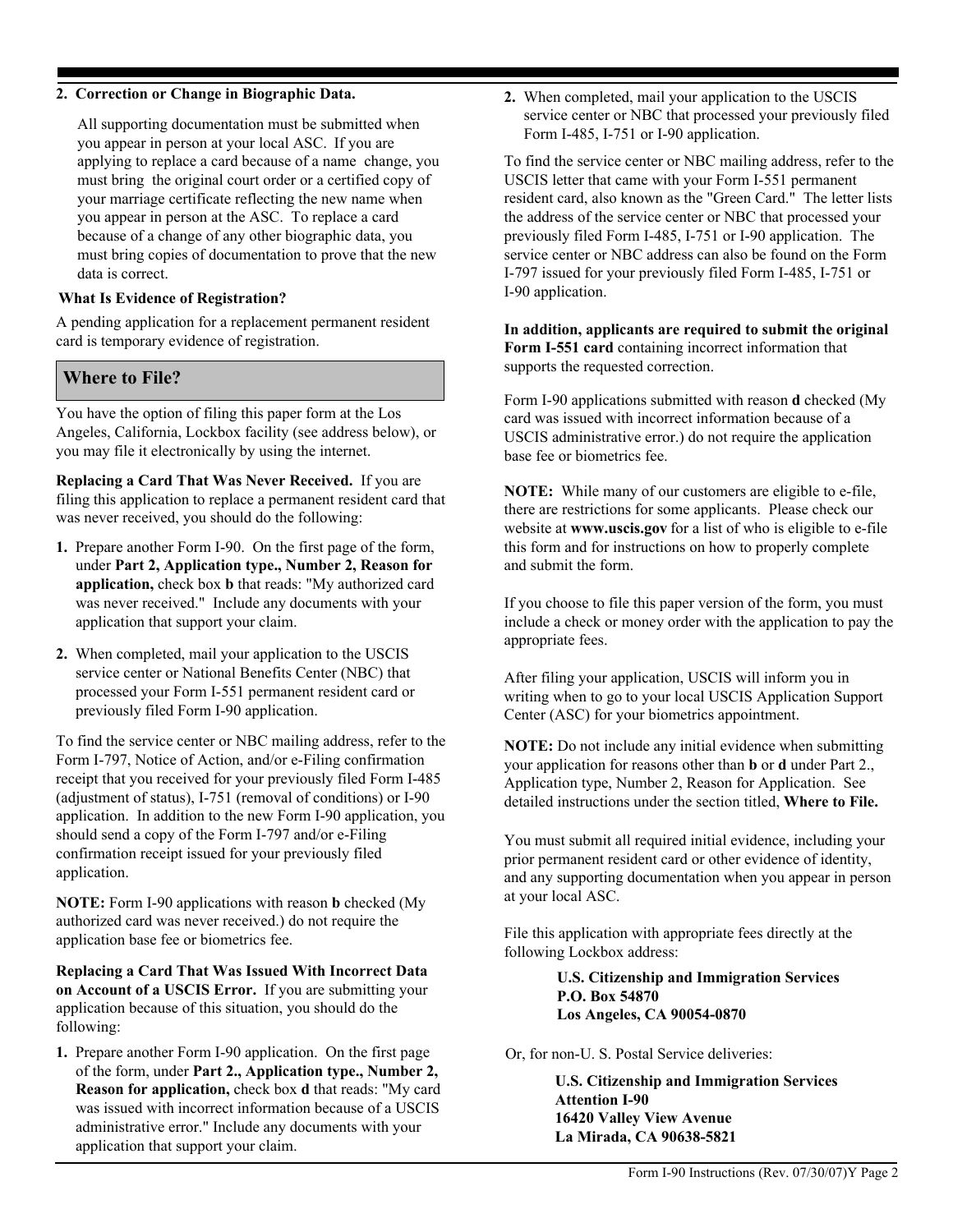# **Biometrics Requirement.**

If you have reached your 14th birthday since your card was issued, additional fingerprints will be taken. You no longer need to submit photographs with the Form I-90. When you file your Form I-90, USCIS will notify you in writing of the time and location where you must go for the required biometrics. Failure to appear for the biometrics may result in a denial of your application.

# **What Is the Filing Fee?**

The fee for this application is \$290.00.

The fee for the biometrics is \$80.00.

You may submit one check or money order for both the application and biometrics fees, for a total of \$370.00.

**Exceptions.** There are three exceptions to having to pay the \$290.00 application filing fee:

- 1. If you are filing only because the card issued to you was incorrect due to a USCIS administrative error. However, if the error was not caused by USCIS, both application and biometrics fees are required.
- 2. If you are filing only because you never received your card. However, if the card was sent to the address provided and never returned to USCIS, your application will be rejected. You must file another Form I-90 application and on the first page of the form under Application type., Number 2, Reason for application, check box a that states: My card was lost, stolen or destroyed. Include both application and biometrics fees with your form.
- 3. If you are filing only to register at age 14 years, and your existing card will not expire before your 16th birthday.

The check or money order must be drawn on a bank or other financial institution located in the United States and must be payable in U.S. currency; and

Make the check or money order payable to U.S. Department of Homeland Security, unless:

- 1. If you live in Guam and are filing your petition there, make it payable to Treasurer, Guam.
- 2. If you live in the U.S. Virgin Islands and are filing your petition there, make it payable to **Commissioner of Finance of the Virgin Islands.**

NOTE: Please spell out U.S. Department of Homeland Security; do not use the initials "USDHS" or "DHS."

Notice to Those Making Payment by Check. If you send us a check, it will be converted into an electronic funds transfer (EFT). This means we will copy your check and use the account information on it to electronically debit your account for the amount of the check. The debit from your account will usually take 24 hours, and will be shown on your regular account statement.

You will not receive your original check back. We will destroy your original check, but we will keep a copy of it. If the EFT cannot be processed for technical reasons, you authorize us to process the copy in place of your original check. If the EFT cannot be completed because of insufficient funds, we may try to make the transfer up to two times.

# How to Check If the Fees Are Correct.

The form and biometric fees on this form are current as of the edition date appearing in the lower right corner of this page. However, because USCIS fees change periodically, you can verify if the fees are correct by following one of the steps below:

- 1. Visit our website at www.uscis.gov, select "Immigration Forms" and check the appropriate fee;
- 2. Review the Fee Schedule included in your form package, if you called us to request the form; or
- 3. Telephone our National Customer Service Center at 1-800-375-5283 and ask for the fee information.

**NOTE:** If your Form I-90 requires payment of a biometric service fee for USCIS to take your fingerprints, photograph or signature, you can use the same procedure to obtain the correct biometric fee.

## **Address Changes.**

If you change your address and you have an application or petition pending with USCIS, you may change your address on-line at www.uscis.gov, click on "Change your address with USCIS" and follow the prompts or by completing and mailing Form AR-11, Alien's Change of Address Card, to:

### **U.S. Citizenship and Immigration Services Change of Address** P.O. Box 7134 London, KY 40742-7134

For commercial overnight or fast freight services only, mail  $\mathsf{to}$ 

> **U.S. Citizenship and Immigration Services Change of Address** 1084-I South Laurel Road **London, KY 40744**

### **Processing Information.**

Acceptance. An application is not considered properly filed until it is accepted by USCIS.

Initial Processing. Once the application has been accepted, it will be checked for completeness. If you do not completely fill out the form, you will not establish a basis for eligibility and we may deny your application.